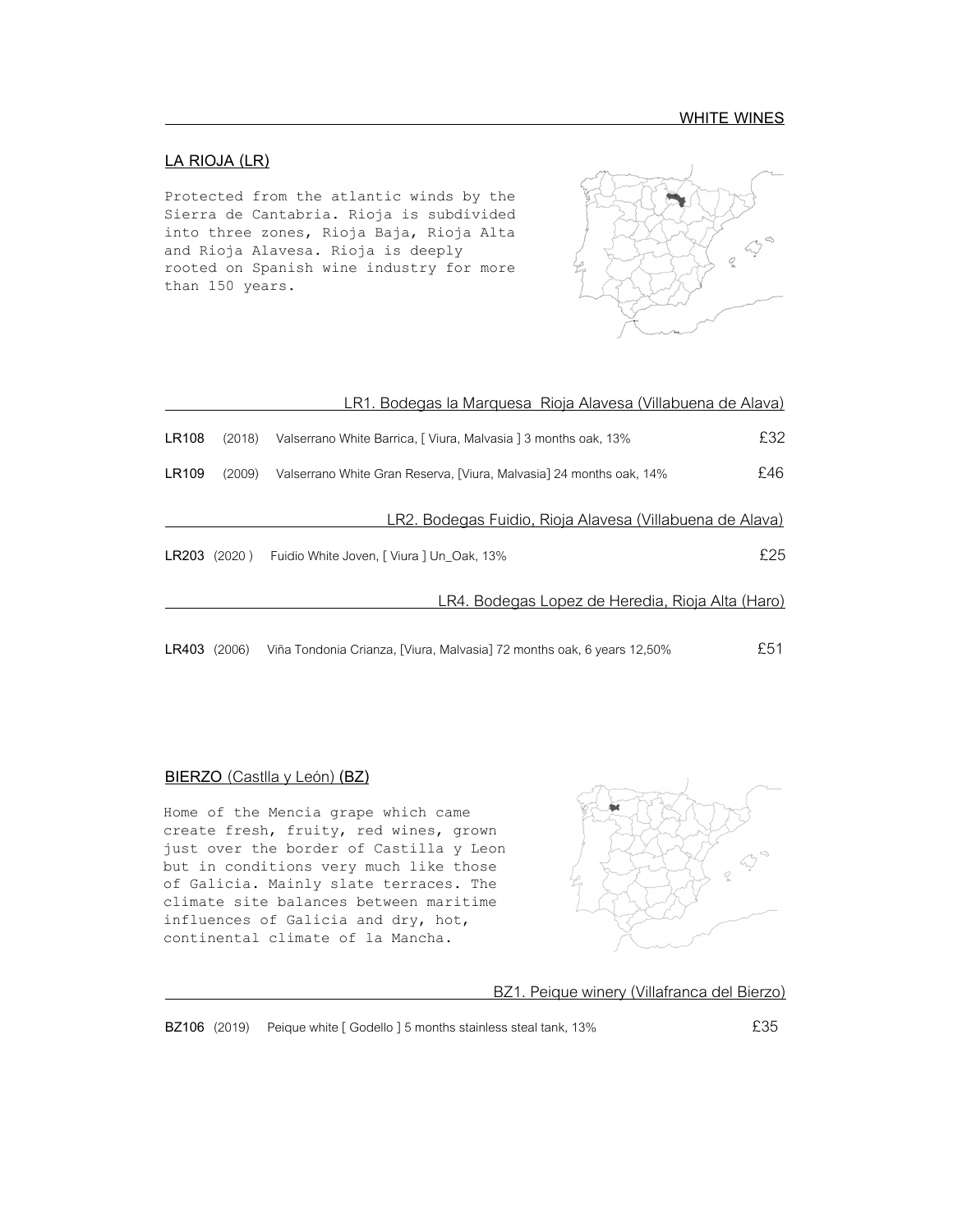## **RUEDA** (Castilla y Leon) **(RA)**

Rueda spreads over dramatic plateaus slashed by the Duero River before Portugal. Extremely cold winters with hot days and cool nights in summers. It makes very fresh, highly acidic white wines with Verdejo as the main grape.



|                                                                               | RA1. Verdeal winery (La Seca) |
|-------------------------------------------------------------------------------|-------------------------------|
| <b>RA101</b> (2018) Ayre verdeal, [ Verdejo ] Un oak, 13%                     | £28                           |
| <b>RA102</b> (2017) Verdeal 500 flores, [Verdejo ] 15 months on its lees, 13% | £45.                          |

|       |        | RA2. Vinos Sanz winery (La Seca)                                         |      |
|-------|--------|--------------------------------------------------------------------------|------|
| RA201 | (2018) | El Loco verdejo, [ Verdejo, Sauvignon Blanc ] Un oak, 13%                | £33  |
|       |        | RA202 (2018) Sanz, [Sauvignon Blanc ] Un oak, 12%                        | £34  |
| RA203 | (2018) | Finca La Colina single vineyard old vines, [Sauvignon Blanc] Un oak, 12% | £45. |

## **MONTSANT**(Cataluña)**(MT)**

Priorat is surrounded by Sierra de Montsant where Montsant DO was created in 2001. It used to be called Subzone Falset within the Tarragona DO however it has more in common with Priorat for its slopes, its temperatures, its altitudes. Red Garnachas, Cariñena and white Garnachas.



MT1. Coca i Fito (Montsant)

**MT107** (2018) Coca i Fito Blanc Organic, [White Garnacha] 3 months oak on its lees, 14%  $£38$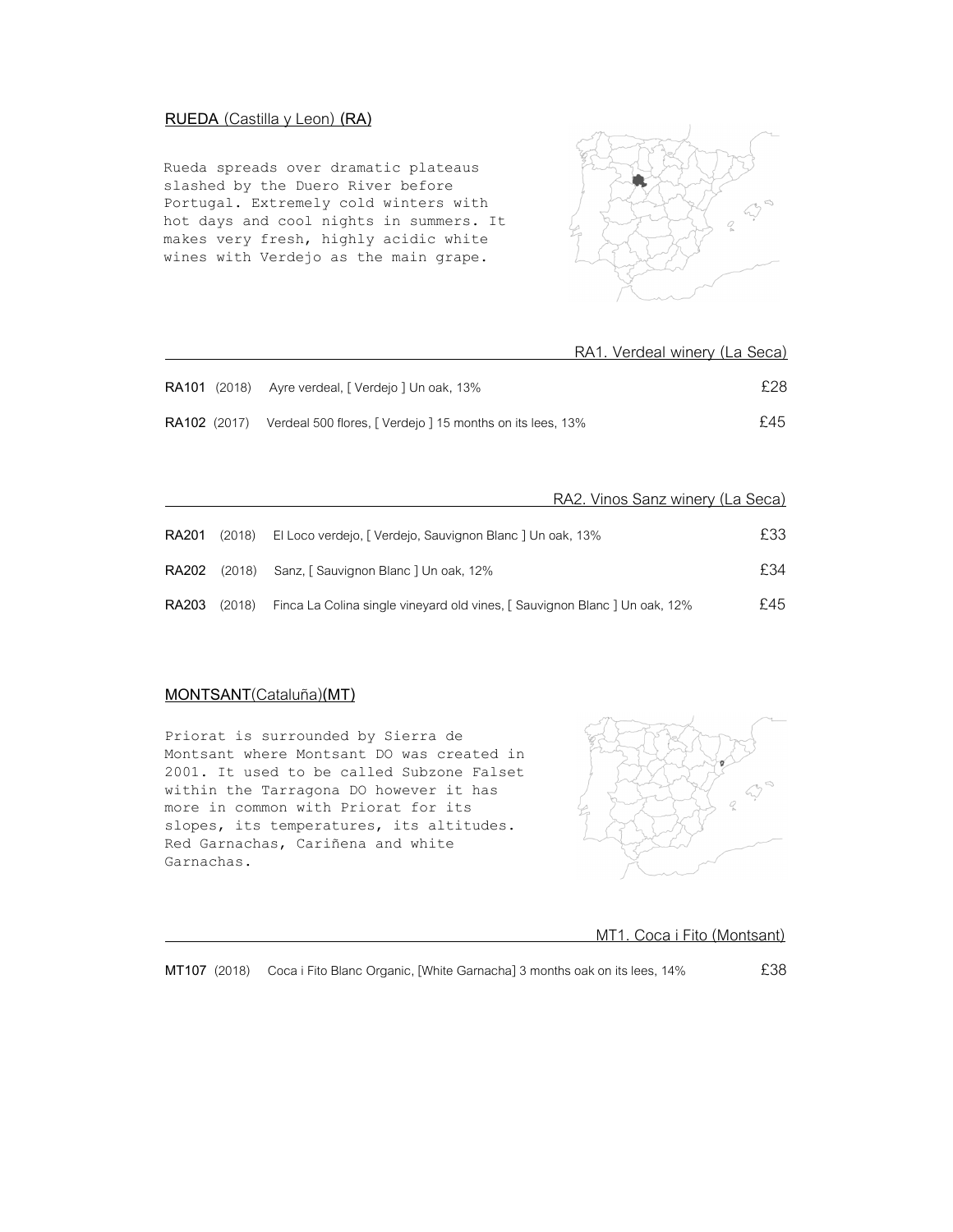## **TERRA ALTA** (Cataluña) **(TA)**

Spanish for High Land, it is the highest of the DO wines zones in Cataluña. It adjoins Tarragona to the west. Growers are following the lead of Priorat, recovering and relaunching their Garnacha Blanca grapes and making some impressive red blends.



#### TA1. Coca i Fito (Terra Alta)

| TA101 | (2016) | Aloja Blanc, [90%Garnacha blanca, 10%Macabeo] Un oak, 13.5%                                              | £37 |
|-------|--------|----------------------------------------------------------------------------------------------------------|-----|
| TA103 |        | (2015) Coca i Fito D'Or Old vines, [80%Garnacha blanca, 20%Macabeo] 6 months oak, 14% $\text{\pounds}47$ |     |

## **RIAS BAIXAS (Galicia) (RB)**

Rias Baixas first became denomination of origin in the 1980 and it was called Albariño. Rias Baixas Lively, aromatic whites that go perfectly with the sellfish from the area. This green corner of Spain is full of irregular Atlantic inlets called Rias which are perfectly shallow fjords lines with hills. Vines have traditionaly been trained on pergolas, horizontal trellises well above the ground. The thick skinned Albariño is the main grape here.



|        | RB2. Castrobrey winery (Ribeira Do Ulla)                                                        |     |
|--------|-------------------------------------------------------------------------------------------------|-----|
| (2021) | Sin Palabras Castrobrey, [100% Albariño] Un oak, 12.5%                                          | £34 |
| (2021) | Cruces, village wine, [100% Albariño] Un oak, 12.5%                                             | £34 |
| (2018) | Sin Palabras Castrobrey Barrica, old vines [100% Albariño] 6 month oak, 12.5%                   | £45 |
| (2018) | Sin Palabras Castrobrey flower must, old vines [100% Albariño] Without press, 12.5%             | £45 |
| (2018) | Sin Palabras Castrobrey whole bunches, old vines [100% Albariño] 12.5%                          | £45 |
| (2017) | Nice to meet you Asturias, [ Albariño, treixadura, godello] 2 years stainless steal aged, 12.5% | £40 |
|        |                                                                                                 |     |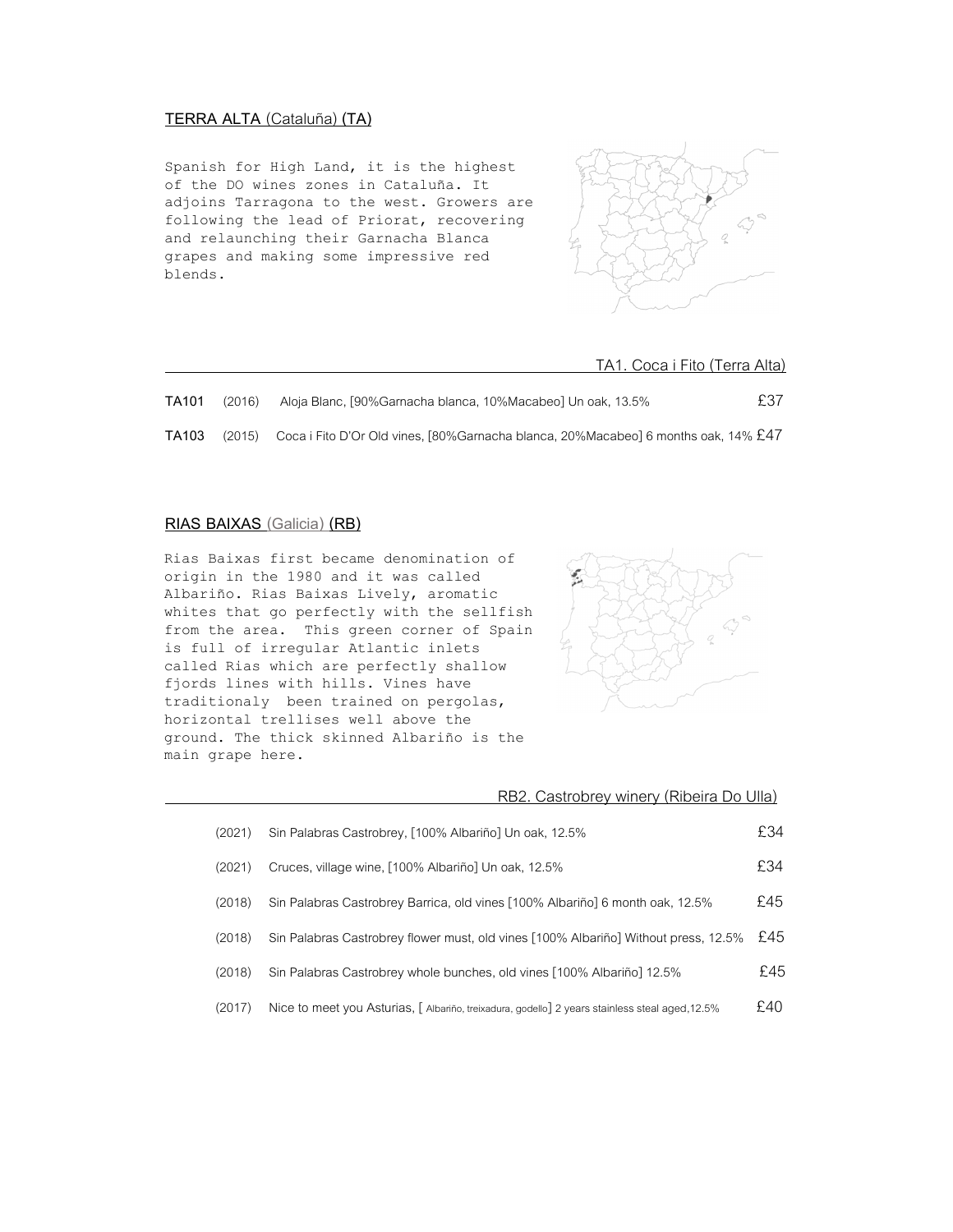| (2019) | Pazo Barrantes, [100% Albariño] 7 month aged, 12.5%                         | £55 |
|--------|-----------------------------------------------------------------------------|-----|
| (2017) | La Comtesse, [100% Albariño] Old vines single vineyard, 24 month aged 13.5% | £85 |

### **VALDEHORRAS (Galicia) (VD)**

It was founded as a DO just one year after Ribeiro. Next door to Ribeira Sacra just across the River Sil. Despite their influence the climate here is less humid than in other parts of Galicia with hot and dry summers. Best vineyards are south facing and around 500m altitude. Palomino and garnacha tintoreta are found here but the most important grape is Godello responsible for one of the best Spanish white wines.



VD2.Rafael Palacios winery (Valle del Bibei)

**VD202** (2018) As Sortes, [100% Godello] 8 months in oak, 13% **EG7** 

## **VALDEJALÓN IGP (Aragón) (VJ)**

Home of Garnacha grape but also Cariñena (Mazuelo) or Macabeos for white wines. The wines from Aragón reach high alcohol volume however nowadays there are some producers trying to get the best from the vineyards and the wines are wit in the best wine from Spain.



VJ1. Frontonio winery (Valdejalón, Zaragoza)

|              | VJ107 (2016) | Microcósmico Village wine, [Macabeo] 6 months on its lees stainless steal, 13% | £36 |
|--------------|--------------|--------------------------------------------------------------------------------|-----|
| VJ108 (2015) |              | Telescópico V2, [70% Macabeo, 30% Garnacha] 6 months on its lees SS, 13%       | £40 |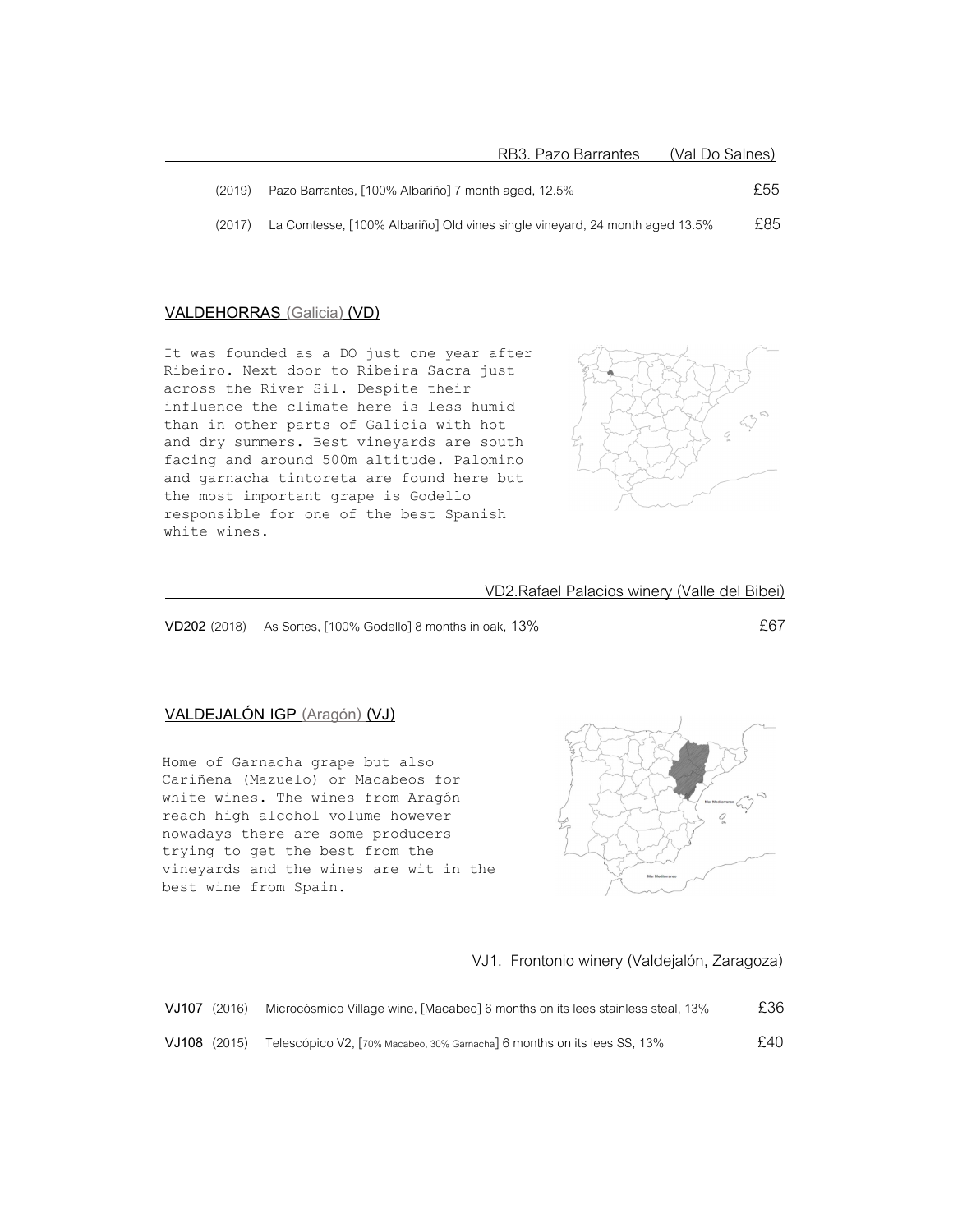### **TXAKOLI (Country Basque) (TX)**

There are proves than wine was here since the 14 or 15 century. The first extant document citing vino txakoli was in 1616. By the end of 19 century it was in decline, phylloxera and repealing of protectionist laws enabling import foreign wines. Annual rainfall is 1500mm/year and cool summers it has over 1000ha/vineyards. IT is strongly atlantic influences and usually it is sold young, very slightly sparkling and low alcohol.



TX1. Arregui winery (Zarautz, Getariako Txakolina)

**TX102** (2018) TxaKoli Arregui [ Ondarrubi Zuri ] Un\_Oak, 11% £30

## **NAVARRA (Navarra) (NA)**

The DO has advantages, such as the diversity of climates and landscapes that combine Continental climates, Atlantic and Mediterranean, the proximity of the Bay of Biscay. Soils of Navarra are also marked by great diversity. In low mountains there are ocher and gravel soils. Limestone in Estella and Valdizarbe and alluvial soils in the plains



NA1. Viña Zorzal winery (Corella)

| NA103 (2018) Rey Noble [White Garnacha ] Oak, 6 months on its lees 12.5%   | £31 |
|----------------------------------------------------------------------------|-----|
| NA105 (2020) Viña Zorzal [ Chardonnay ] Un Oak, 6 months on its lees 12.5% | £31 |

### **JUMILLA (Murcia)(JM)**

50 miles inland from the Mediterranean coast it is a high altitude (300 up to 600m above the sea level) arid valley. The valley is really hot during the day around 42 degrees in summer but cool at night again thank to the altitude. Rainfall is very low sometimes even below 300mm a year. The main grape here is monastrell.



JM1. Silvano Garcia winery (Jumilla)

**JM104** (2018) Blue [ Moscatel de Alejandría ] No aged 11.5% **EXALL**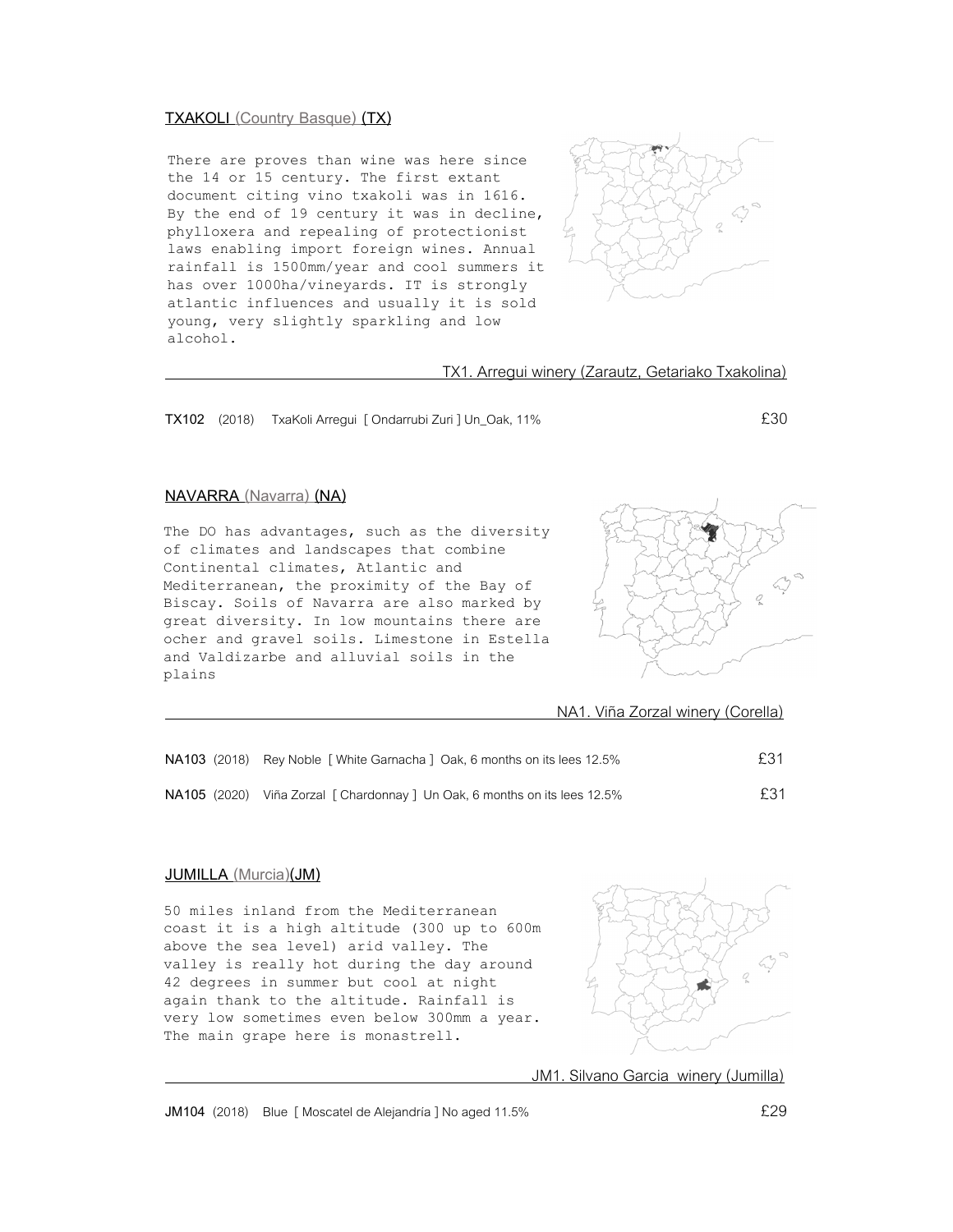### **LA MANCHA (Castilla la Mancha) (LM)**

The centre of Spanish live is located in the meseta, the high plateau south of Madrid, which endless flat vineyards can weary the eye. Its DO classified vineyards alone, less than half of the total cover more ground than all of Australia´s vineyards put together.



#### LM1. Canforrales, Campos Reales winery (El Provencio, Cuenca)

LM105 (2018) Canforrales organic White [ Sauvignon Blanc ] No oak 13% **E27** 

## **CANARY ISLAND ( Islas Canarias ) (VC)**



The mediocre wines for the tourist trade has been replaced by much more interesting products. The young wines from Negramoll and the indigenous grape Listan Negro and whites as Listan Blanco (palomino grape), traditional and dry malvasias from La Palma and Lanzarote islands, and Vijariego, Marmajuelo or Gual grapes. Vine ages are old and soil is volcanic.

|                |                                                        | VC1. Viñatigo winery (Tenerife, Canarias) |      |
|----------------|--------------------------------------------------------|-------------------------------------------|------|
| $VC104$ (2016) | Listan Blanco [ Listan Blanco ] 4 months oak 13%       |                                           | £34  |
| VC105 (2014)   | Malvasia aromatica [ Malvasia ] no oak 12%             |                                           | £39. |
| $VC106$ (2015) | Marmajuelo [ Marmajuelo ] 3 months oak on his lees 13% |                                           | £39  |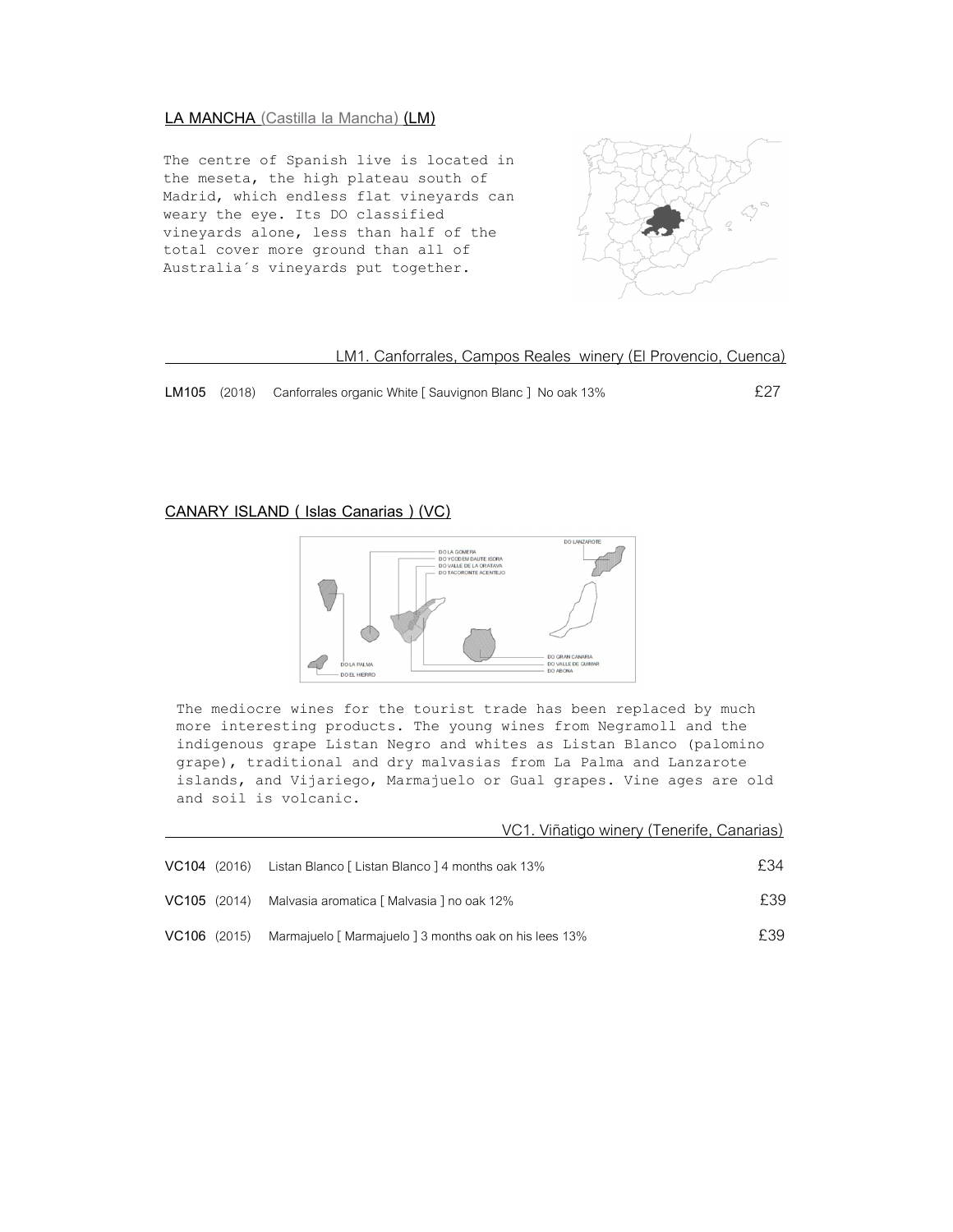| <b>RIOJA</b>        |                    | LR1. Bodegas la Marquesa Rioja Alavesa (Villabuena de Alava)              |  |
|---------------------|--------------------|---------------------------------------------------------------------------|--|
| LR110               | (2017)             | £37<br>Valserrano Rose, [ Tempranillo, Garnacha ] Un oak, 13%             |  |
|                     | <b>LA MANCHA</b>   | LM1. Canforrales, Campos Reales winery (El Provencio, Cuenca)             |  |
|                     | (2019)             | £25<br>Canforrales Rose [ Petit Verdot ] No oak 13%                       |  |
| <b>JUMILLA</b>      |                    | JM1. Silvano Garcia winery (Jumilla)                                      |  |
|                     | (2019)             | £29<br>Pink Silvano [ Monastrell ] No aged 11.5%                          |  |
| <b>BIERZO</b>       |                    | BZ1. Peique winery (Villafranca del Bierzo)                               |  |
| <b>BZ107</b> (2017) |                    | £29<br>Peique Joven Rose, [ Mencia ] 4 months on his lees 13%             |  |
| <b>NAVARRA</b>      |                    | NA1. Viña Zorzal winery (Corella)                                         |  |
|                     |                    | £29<br>NA104 (2019) Rey Noble Garnacha rose [ Garnacha ] Un oak 13%       |  |
| <b>ALICANTE</b>     |                    | AL2. Finca Collado winery (Alto Vinalopo, Salinas)                        |  |
| AL205 (2016)        |                    | £29<br>Finca Collado Rosado [ Merlot, Monastrel ] 2 months oak 13%        |  |
| <b>GRANADA</b>      |                    | VG1. Vilaplana winery (Caniles)                                           |  |
|                     |                    | £29<br>VG102. (2017) Dos Flamencos [ Garnacha, Tempranillo ] No oak 13.5% |  |
|                     | <b>RIAS BAIXAS</b> | RB2. Castrobrey winery (Ribeira Do Ulla)                                  |  |
|                     |                    | £37<br>(2017) Distinta, old vines [ Red Caiño ] 6 months oak 12.5%        |  |